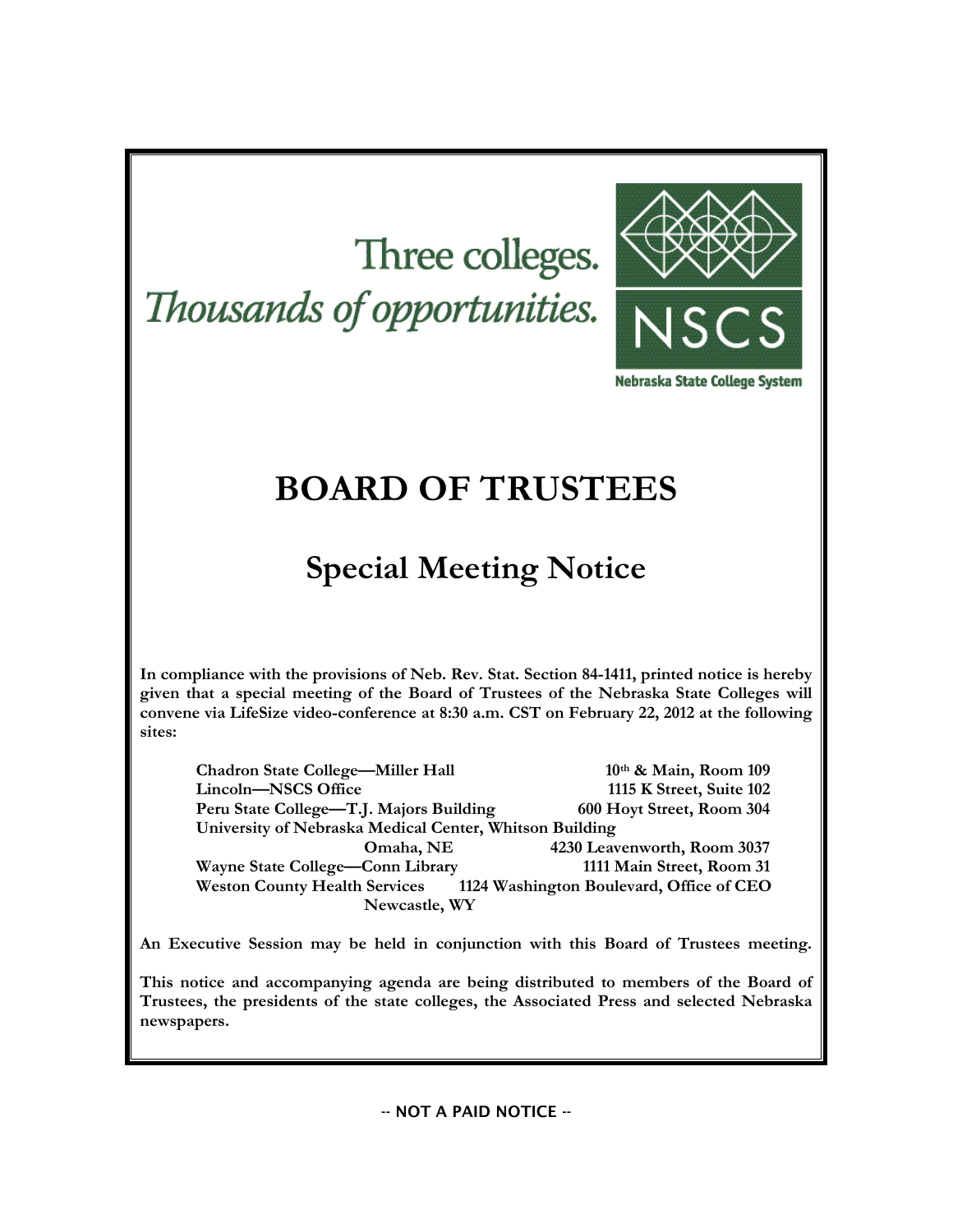# **BOARD OF TRUSTEES SPECIAL MEETING**

# **February 22, 2012 LIFE SIZE VIDEOCONFERENCE 8:30 A.M. – 10:30 A.M. (CST) 7:30 A.M. – 9:30 A.M. (MST)**

# **CALL TO ORDER**

# **1. APPROVAL OF MEETING AGENDA**

# **PUBLIC COMMENT**

# **ITEMS FOR INFORMATION AND DISCUSSION**

### **1. ACADEMIC & PERSONNEL COMMITTEE**

- 1.1 First and Final Round Approval of Revisions to Board Policy 3000; Admission Requirements; Undergraduate; General
- 1.2 First and Final Round Approval of Revisions to Board Policy 3010; Admission Requirements; Graduate

# **2. FISCAL, FACILITIES & AUDIT COMMITTEE**

- 2.1 Approve Contract Between GoProfessional International Training Center and Chadron State College
- 2.2 Approve Contract Between Learner's Edge, Inc. and Chadron State College
- 2.3 Approve Adoption of Nebraska State College System (NSCS) Dual Enrollment Program and Establish the All-Inclusive Rate at \$50 Per Credit Hour for 2012-2013
- 2.4 Appoint Substantial Completion Committee for the Carhart Science Building Phase II Renovation Project – WSC

### **ADJOURNMENT**

The next regularly scheduled meeting of the Board of Trustees of the Nebraska State Colleges will be held April 19-20, 2012, at Chadron.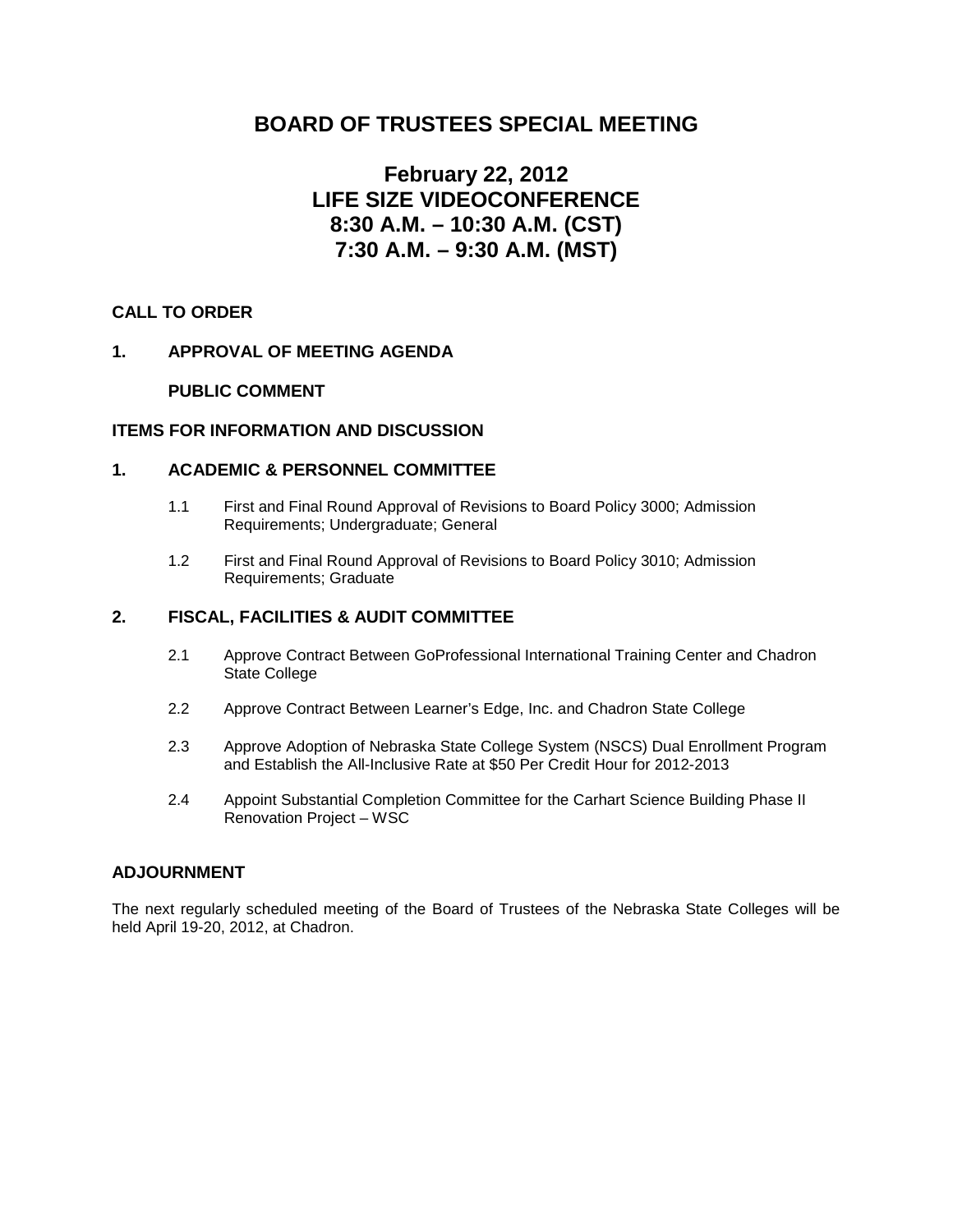# **Academic & Personnel Committee**

*Gary Bieganski, Chair Roger Breed*

February 22, 2012

# ACTION: **First & Final Round Approval of Revisions to Board Policy 3000; Admission Requirements; Undergraduate; General**

Priority: Educational Excellence Throughout the System<br>Goal: 3. Recruit, retain and invest in excellent faculty 3. Recruit, retain and invest in excellent faculty and staff

Board Policy 3000 was revised to bring the policy in line with current medical terminology and practice. The policy was also broadened to include other evidence of English proficiency for ESL students which may include: (1) completion of six (6) hours of English composition with a "C" grade or better at an American institution of higher education, or (2) successful completion of a recognized intensive English language program, or (3) conditional admission contingent upon successful completion of a recognized intensive English language program. The System Office recommends approval of the revisions to this policy. Attached is a copy of Board Policy 3000.

**\_\_\_\_\_\_\_\_\_\_\_\_\_\_\_\_\_\_\_\_\_\_\_\_\_\_\_\_\_\_\_\_\_\_\_\_\_\_\_\_\_\_\_\_\_\_\_\_\_\_\_\_\_\_\_\_\_\_\_\_\_\_\_\_\_\_\_\_\_\_\_\_\_\_\_\_\_**

**\_\_\_\_\_\_\_\_\_\_\_\_\_\_\_\_\_\_\_\_\_\_\_\_\_\_\_\_\_\_\_\_\_\_\_\_\_\_\_\_\_\_\_\_\_\_\_\_\_\_\_\_\_\_\_\_\_\_\_\_\_\_\_\_\_\_\_\_\_\_\_\_\_\_\_\_\_\_\_**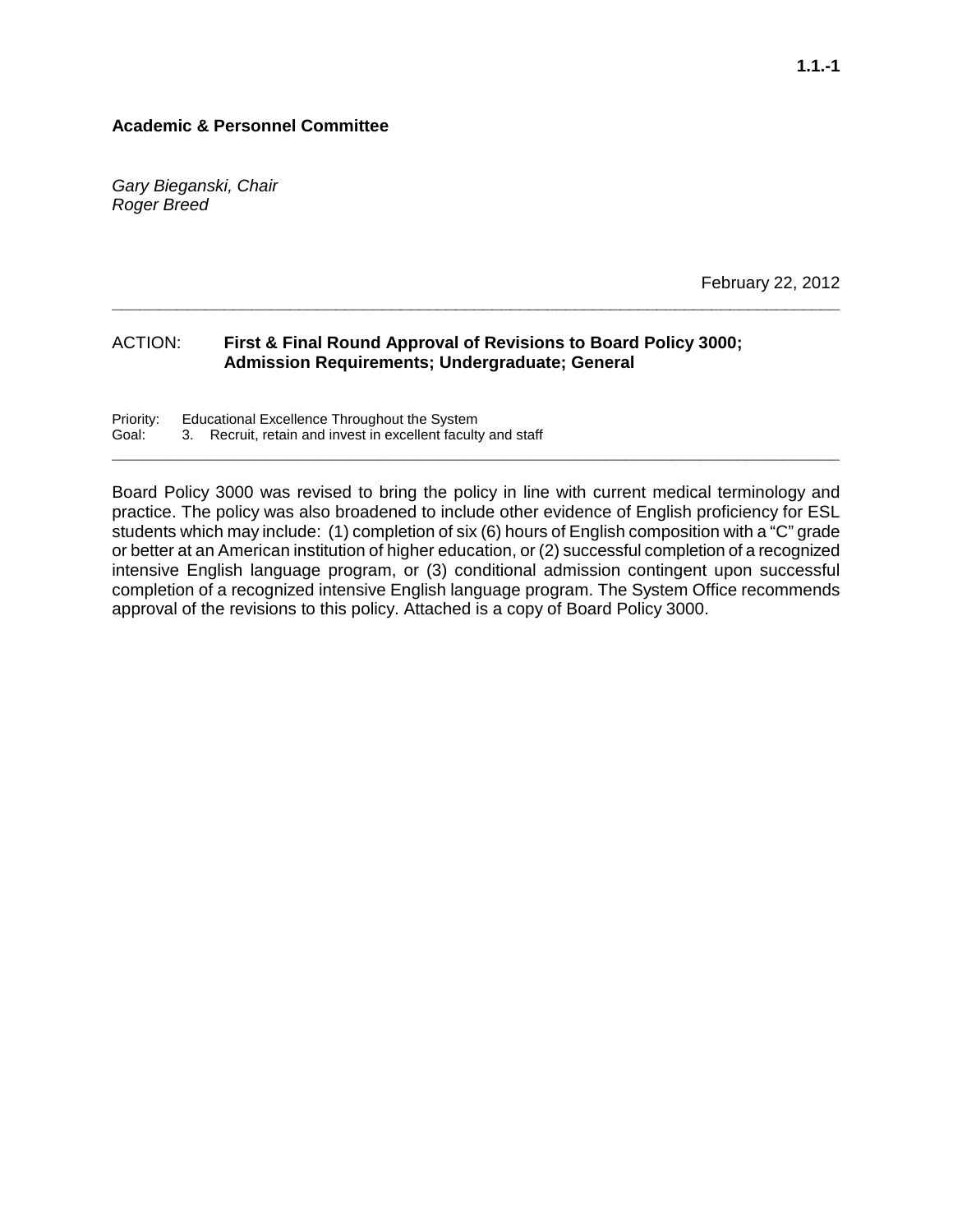# **POLICY: 3000 Admission Requirements; Undergraduate; General Page 1 of 3** \_\_\_\_\_\_\_\_\_\_\_\_\_\_\_\_\_\_\_\_\_\_\_\_\_\_\_\_\_\_\_\_\_\_\_\_\_\_\_\_\_\_\_\_\_\_\_\_\_\_\_\_\_\_\_\_\_\_\_\_\_\_\_\_\_\_\_\_\_\_\_\_\_\_\_\_\_\_

#### **BOARD POLICY**

- 1. It is the policy of the Board and of the Colleges under its jurisdiction to prohibit illegal discrimination. No one shall be denied admission to or continuance in any college on the basis of race, color, sex, religion, age, disability, national origin, or any other factor prohibited by law;
- 2. The Board shall make such rules and regulations for the admission of students to the Colleges as may seem to be best for the interest of the Colleges and not inconsistent with the purpose for which they have been established; and
- 3. The Colleges shall admit as students those persons who have graduated from an accredited high school in Nebraska, or who present evidence of the achievement of an equivalent academic level to that of high school graduation, or evidence of eligibility for admission on the basis of special merit.
	- a. Achievement equivalent to a high school diploma may be demonstrated in the form of a High School Equivalency Certificate based on the General Educational Development examination, or an acceptable ACT or SAT score as determined by the individual College.
	- b. Each College shall assure that the process of admission on the basis of special merit will make provisions for a variety of circumstances, including allowance for special consideration to be given to non-traditional students who present evidence of being able to succeed, as well as returning adult students, students educated at home schools, and students who can provide evidence of special talents such as creative artists or those with unique educational experience or career achievements.
	- c. No one shall be denied admission to or continuance in any College on the basis of any individual characteristics other than qualifications for admission, academic performance and conduct in accord with State College policies, rules and laws applicable to student conduct.
- 4. The Colleges may admit as students those persons who are not residents of the State of Nebraska, provided that such non-residents meet the minimum standards applied to the Nebraska resident students, and that the Colleges have the necessary facilities and staff to accommodate such non-resident students.
- 5. The Colleges may admit as students those persons previously in attendance at a community college, college or university subject to the provisions in Board Policy 4430.
	- a. The transferring student must meet all the minimum requirements of either a resident or nonresident student, as the case may be.

#### **PROCEDURE**

- 1. Each College may establish a cut-off date for the submission of complete credentials for admission, and any applicant who does not submit a complete application by that date may be required to delay entrance until a subsequent semester.
- 2. Pursuant to Board Policies 3100 and 3200, any College may deny or condition admission, readmission, or continuing enrollment of any individual who, in the judgment of the College, presents an unreasonable risk to the safety and welfare of the College and persons thereon.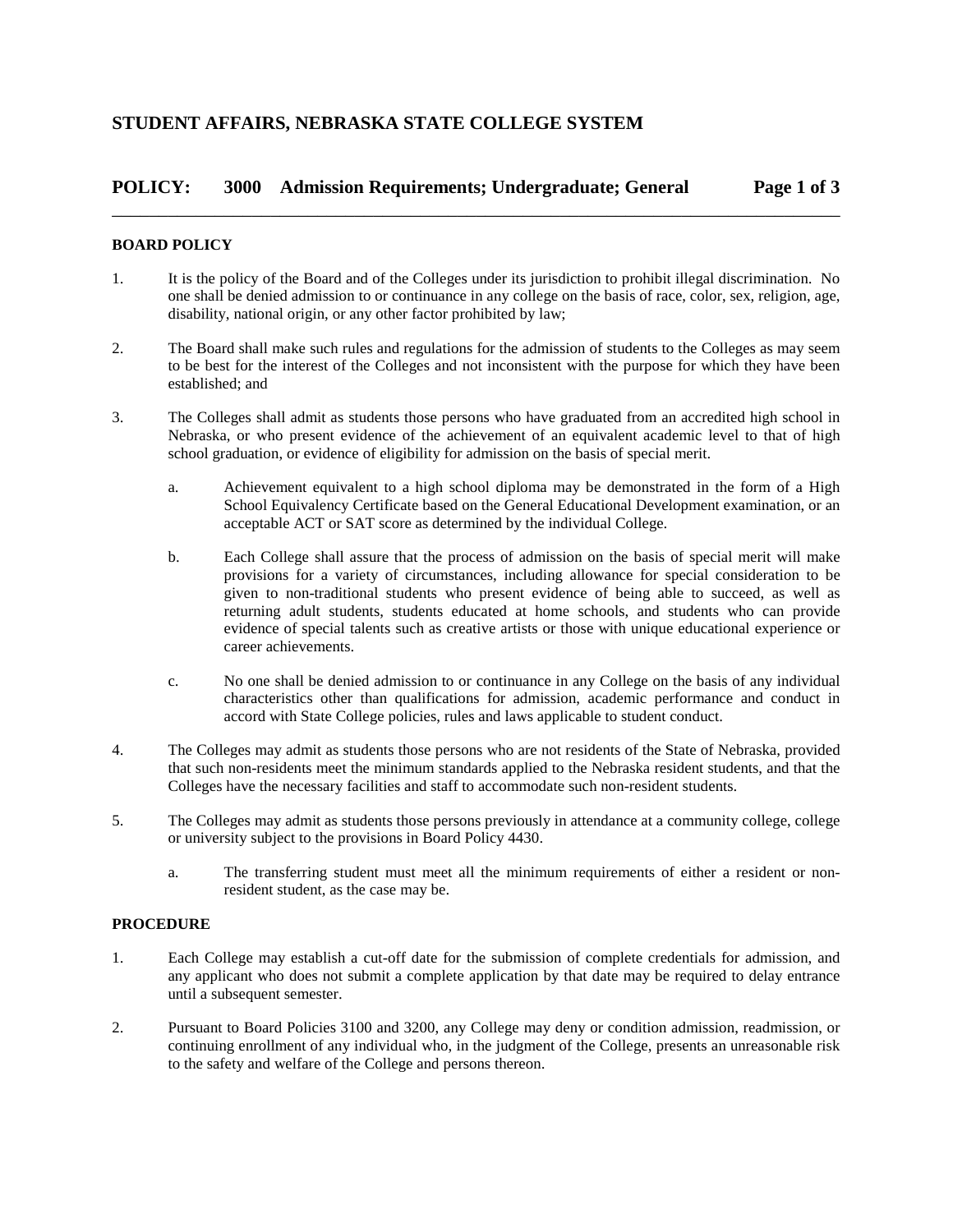# **POLICY: 3000 Admission Requirements; Undergraduate; General Page 2 of 3** \_\_\_\_\_\_\_\_\_\_\_\_\_\_\_\_\_\_\_\_\_\_\_\_\_\_\_\_\_\_\_\_\_\_\_\_\_\_\_\_\_\_\_\_\_\_\_\_\_\_\_\_\_\_\_\_\_\_\_\_\_\_\_\_\_\_\_\_\_\_\_\_\_\_\_\_\_\_

3. Except as provided in Procedures a and b below, all entering students must show a physician validated valid immunization record for measles, mumps, and rubella (MMR). and diphtheria. This evidence must be presented prior to the issuance of federal form I-20 to obtain a visa. Prior to their first day of attendance in classes, Aapplicants from foreign countries also are required to present a record of a TB skin test (Mantoux) or FDA-approved IGRA blood test (Quantiferon Gold or T-spot TB) test completed within six (6) months prior to their first enrollment in addition to the above required record of immunization. This evidence must be presented during the first semester the student is enrolled. If either of the tests is positive, a chest X-ray is required. The cost of the X-ray is borne by the student. If a student lives in a country which does not offer the TB tests, the student must undergo testing upon arrival at the College.

It is recommended that first year students living in College housing receive a meningococcal vaccination, but it is not required.

- a. A person qualifies for a medical exemption from the requirement to show proof of immunization when the person files a bona fide statement signed by a physician licensed to practice medicine within the United States verifying that the physical condition of the person seeking admission makes the required immunization unsafe and indicating the specific nature and probable duration of the condition. The exemption shall not extend beyond the period of the condition, which contraindicates immunization. A person qualifying for this exemption must sign a waiver form provided by the College stating that, if an outbreak of measles or rubeola rubella occurs at the College or surrounding community, the person may be subject to exclusion from the campus and College related activities during the outbreak period.
- b. A person qualifies for a religious exemption when the person files a notarized affidavit on an approved form that immunization is contrary to the religious tenets and practices of the signer. A person qualifying for this exemption must sign a waiver form provided by the college stating that, if an outbreak of measles or rubeola rubella occurs at the College or surrounding community, the person may be subject to exclusion from the campus and college related activities during the outbreak period.
- c. A person qualifies for an exemption from the requirement to show proof of immunization when enrolled only in off-campus courses or courses offered off-campus by distance learning technology. This exemption will be revoked if, at any time, the student enrolls in on-campus courses. At that time, the student will be required to show proof of immunization during the first semester the student is enrolled on-campus.
- d. According to guidelines established by the Center for Disease Control and Prevention, a person born before 1957 need not submit proof of immunization for measles, mumps or rubella.
- 4. All first-time entering, first-year undergraduate students are encouraged to take the ACT or SAT and submit the results to the College to be used for academic planning and counseling purposes.
- 5. At least three (3) months prior to the application deadline for the desired semester or session of enrollment, Except as provided below, the State Colleges shall require applicants whose first language is not English, to present evidence of proficiency in the use of the English language. Evidence of proficiency may be established by (1) a minimum Test of English as a Foreign Language (TOEFL) score of 550 for the paper based test with no section score lower than 56 points; or, (2) a minimum score of 79 for the internet based test; or, (3) a minimum score of 213 for the computer based test with no section score lower than 22 points.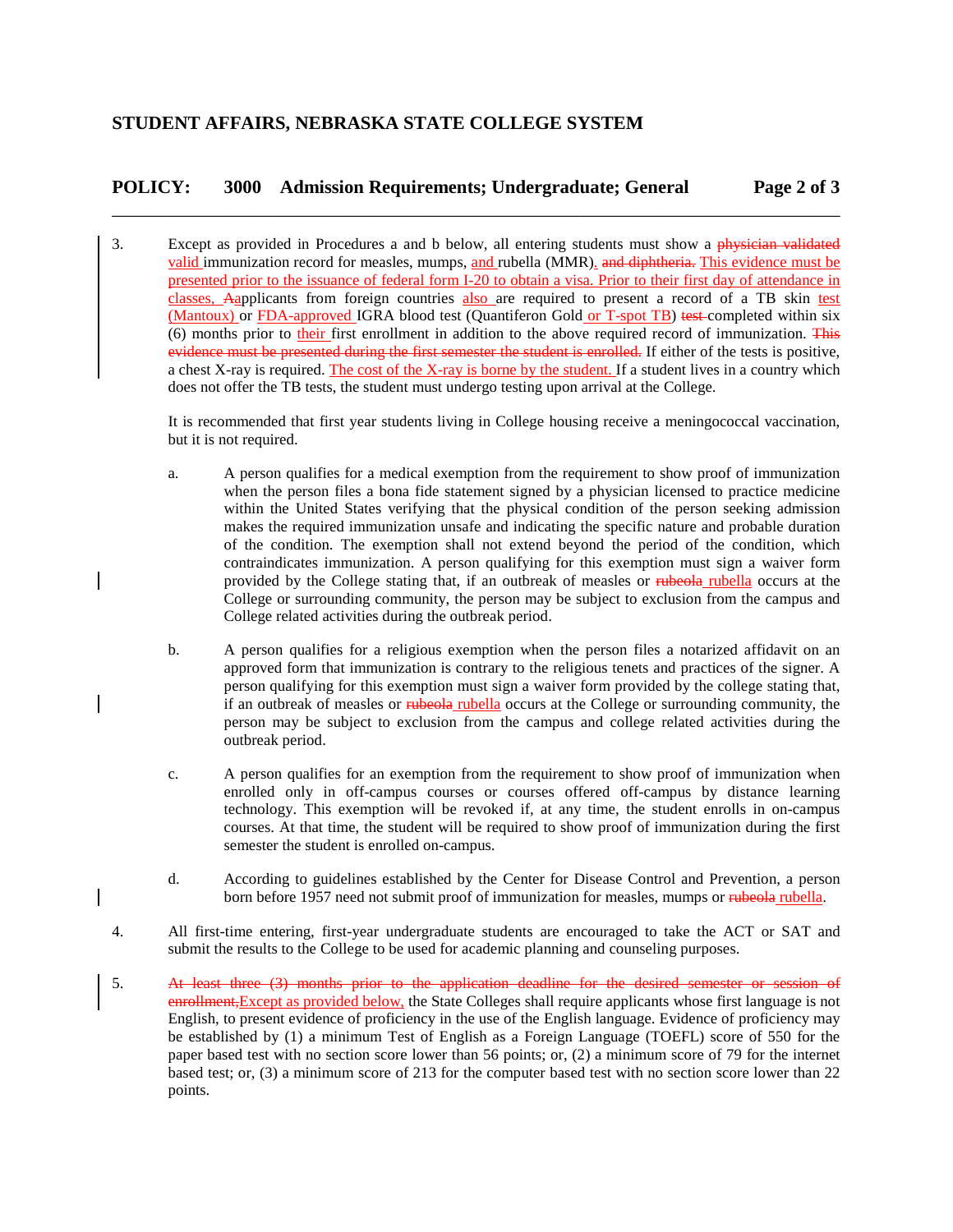# **POLICY: 3000 Admission Requirements; Undergraduate; General Page 3 of 3** \_\_\_\_\_\_\_\_\_\_\_\_\_\_\_\_\_\_\_\_\_\_\_\_\_\_\_\_\_\_\_\_\_\_\_\_\_\_\_\_\_\_\_\_\_\_\_\_\_\_\_\_\_\_\_\_\_\_\_\_\_\_\_\_\_\_\_\_\_\_\_\_\_\_\_\_\_\_

Evidence of proficiency other than the minimum TOEFL scores, e.g. the International English Testing System (IELTS), may be determined on a case by case basis by the appropriate college administrator on a case by case basis or through partnership agreements with non-English institutions.

- a. International applicants who have completed a minimum of six (6) credit hours of English composition with a "C" or better from an accredited American higher education institution; or, who provide evidence of successful completion of a recognized intensive English program are exempt from the requirement to provide evidence of English language proficiency.
- b. Academically qualified international applicants may be considered for conditional acceptance as degree-seeking students if they are enrolled in a recognized intensive English language program. Upon satisfactory completion of the program, and assuming all other admission requirements are met, they may be considered eligible for full admission as degree-seeking students to the College.

Legal Reference: RRS 85-310 State Colleges; students; admission

Policy Adopted: 1/28/77 Policy Revised: 6/5/93 Policy Revised: 4/9/02 Policy Revised:  $3/28/08$ Policy Revised: 4/17/09 Policy Revised: 3/25/11 Policy Revised: 9/9/11 Policy Revised: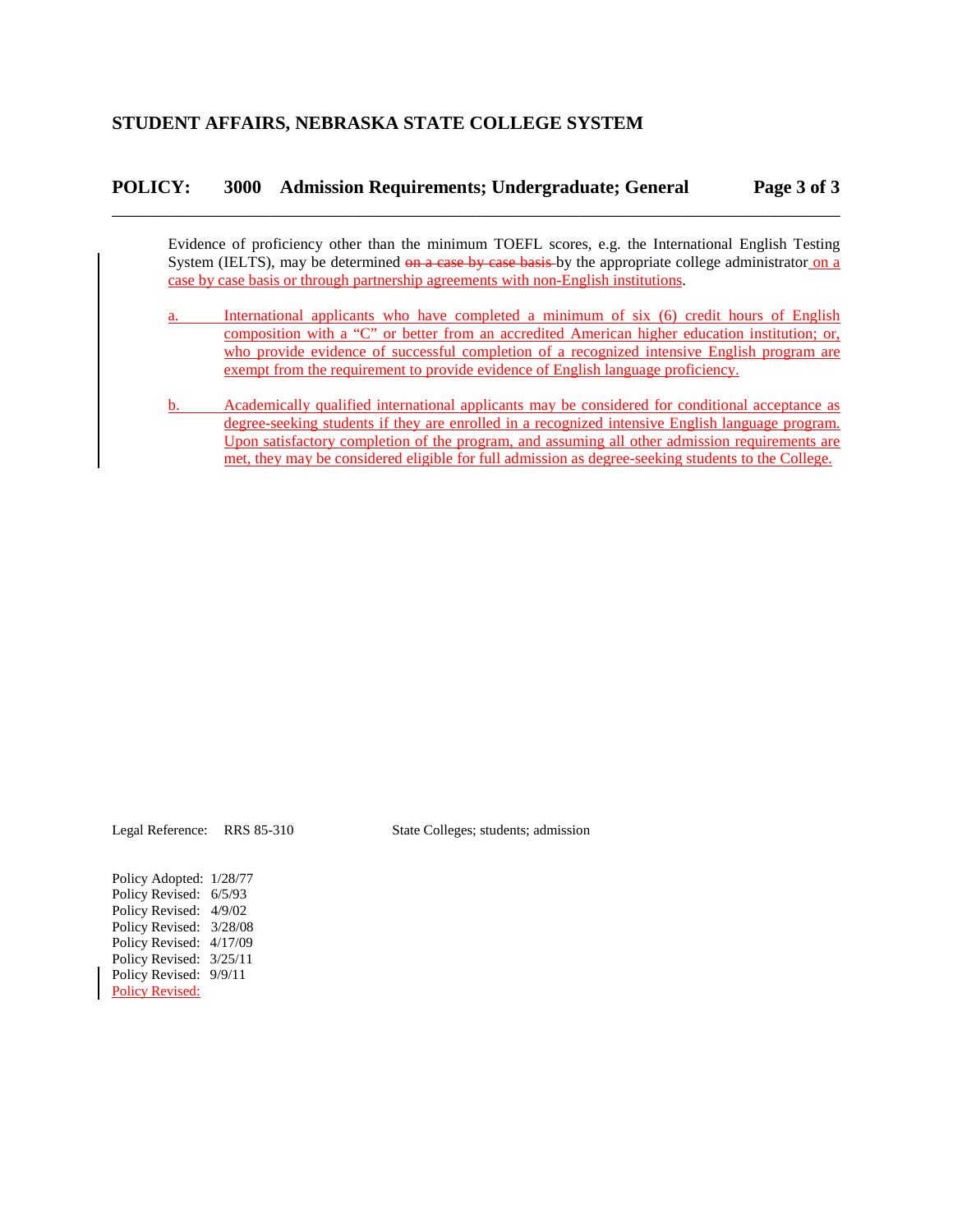# **Academic & Personnel Committee**

*Gary Bieganski, Chair Roger Breed*

February 22, 2012

# ACTION: **First & Final Round Approval of Revisions to Board Policy 3010; Admission Requirements; Graduate**

Priority: Educational Excellence Throughout the System<br>Goal: 3. Recruit, retain and invest in excellent faculty 3. Recruit, retain and invest in excellent faculty and staff

Board Policy 3010 was updated to bring the policy in line with current medical terminology and practice. The policy was also broadened to include other evidence of English proficiency for ESL students which may include: (1) completion of six (6) hours of English composition with a "C" grade or better at an American institution of higher education, or (2) successful completion of a recognized intensive English language program, or (3) conditional admission contingent upon successful completion of a recognized intensive English language program. The System Office recommends approval of the revisions to this policy. Attached is a copy of Board Policy 3010.

**\_\_\_\_\_\_\_\_\_\_\_\_\_\_\_\_\_\_\_\_\_\_\_\_\_\_\_\_\_\_\_\_\_\_\_\_\_\_\_\_\_\_\_\_\_\_\_\_\_\_\_\_\_\_\_\_\_\_\_\_\_\_\_\_\_\_\_\_\_\_\_\_\_\_\_\_\_**

**\_\_\_\_\_\_\_\_\_\_\_\_\_\_\_\_\_\_\_\_\_\_\_\_\_\_\_\_\_\_\_\_\_\_\_\_\_\_\_\_\_\_\_\_\_\_\_\_\_\_\_\_\_\_\_\_\_\_\_\_\_\_\_\_\_\_\_\_\_\_\_\_\_\_\_\_\_\_\_**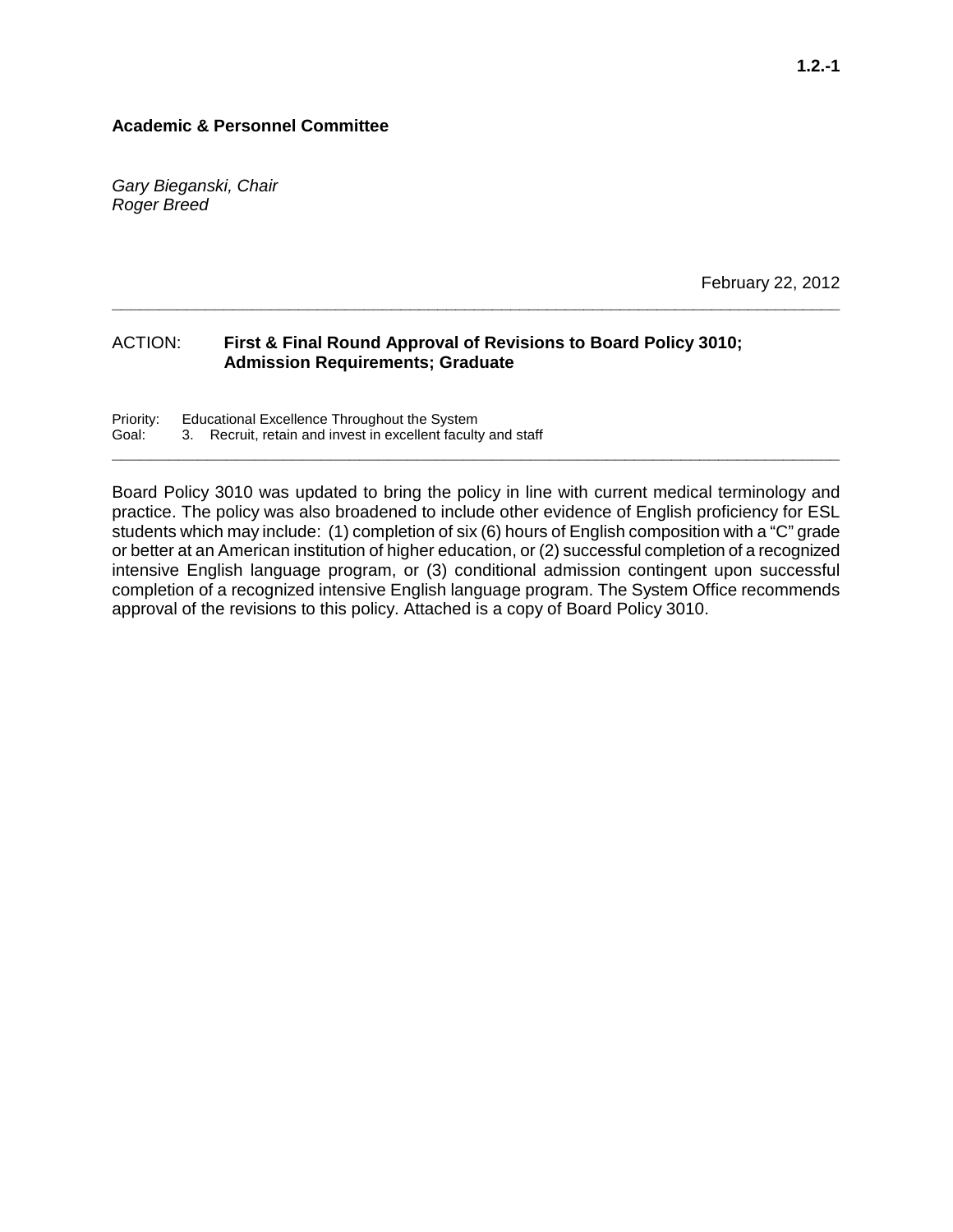# **STUDENT AFFAIRS, NEBRASKA STATE COLLEGE SYSTEM**

| <b>POLICY:</b> | 3010 | <b>Admission Requirements;</b> |              |
|----------------|------|--------------------------------|--------------|
|                |      | Graduate                       | Page 1 of 23 |

\_\_\_\_\_\_\_\_\_\_\_\_\_\_\_\_\_\_\_\_\_\_\_\_\_\_\_\_\_\_\_\_\_\_\_\_\_\_\_\_\_\_\_\_\_\_\_\_\_\_\_\_\_\_\_\_\_\_\_\_\_\_\_\_\_\_\_\_\_\_\_\_\_\_\_\_\_\_

#### **BOARD POLICY**

- 1. It is the policy of the Board and of the Colleges to prohibit illegal discrimination. No one shall be denied admission to, or continuance in, any College on the basis of race, color, sex, religion, age, disability, national origin, or any other factor prohibited by law.
- 2. The Board shall make such rules and regulations for the admission of students to the Colleges as may seem to be best for the interest of the Colleges and not inconsistent with the purpose for which they have been established.
- 3. The Colleges shall admit, as students, those persons who have a baccalaureate degree from an accredited institution. No one shall be denied admission to or continuance in any College on the basis of any individual characteristics other than qualifications for admission, academic performance and conduct in accord with College policies, rules and laws applicable to student conduct.
	- a. A student with a baccalaureate degree from an institution which is not accredited by one of the six regional associations of colleges and schools recognized by the Colleges (Middle States Association, New England Association, North Central Association, North West Association, Southern Association, and Western Association) may be accepted conditionally, subject to an evaluation after the completion of requirements for formal admission to a graduate degree program.
- 4. Students wishing to gain admission to graduate teacher education programs should have a baccalaureate degree with teaching credentials.
	- a. Conditional admission may be granted subject to the student's completion of requirements for teacher certification.
- 5. The Colleges may admit as students those persons who are not residents of the State of Nebraska, provided that such non-residents meet the minimum standards applied to the Nebraska resident students, and that the Colleges have the necessary facilities and staff to accommodate such non-resident students.

Except as provided below, all entering students must show a physician-validated valid immunization record for measles, mumps, and rubella (MMR). and diphtheria. This evidence must be presented prior to the issuance of federal form I-20 to obtain a visa. Prior to their first day of attendance in class, Aapplicants from foreign countries also are required to present a record of a TB skin test (Mantoux) or FDA-approved IGRA blood test (Quantiferon Gold or T-spot TB) test-completed within six (6) months prior to their first enrollment in addition to the above required record of immunization. This evidence must be presented during the first semester the student is enrolled. If either of the tests is positive, a chest  $K_{\rm X}$ -ray is required. The cost of the X-ray is borne by the student. If a student lives in a country which does not offer the TB tests, the student must undergo testing upon arrival at the College.

a. A person qualifies for a medical exemption from the requirement to show proof of immunization when the person files a bona fide statement signed by a physician licensed to practice medicine within the United States verifying that the physical condition of the person seeking admission makes the required immunization unsafe and indicating the specific nature and **probably** probable duration of the condition. The exemption shall not extend beyond the period of the condition which contraindicates immunization. A person qualifying for this exemption must sign a waiver form provided by the College stating that, if an outbreak of measles or rubeola rubella occurs at the College or surrounding community, the person may be subject to exclusion from the campus and College related activities during the outbreak period.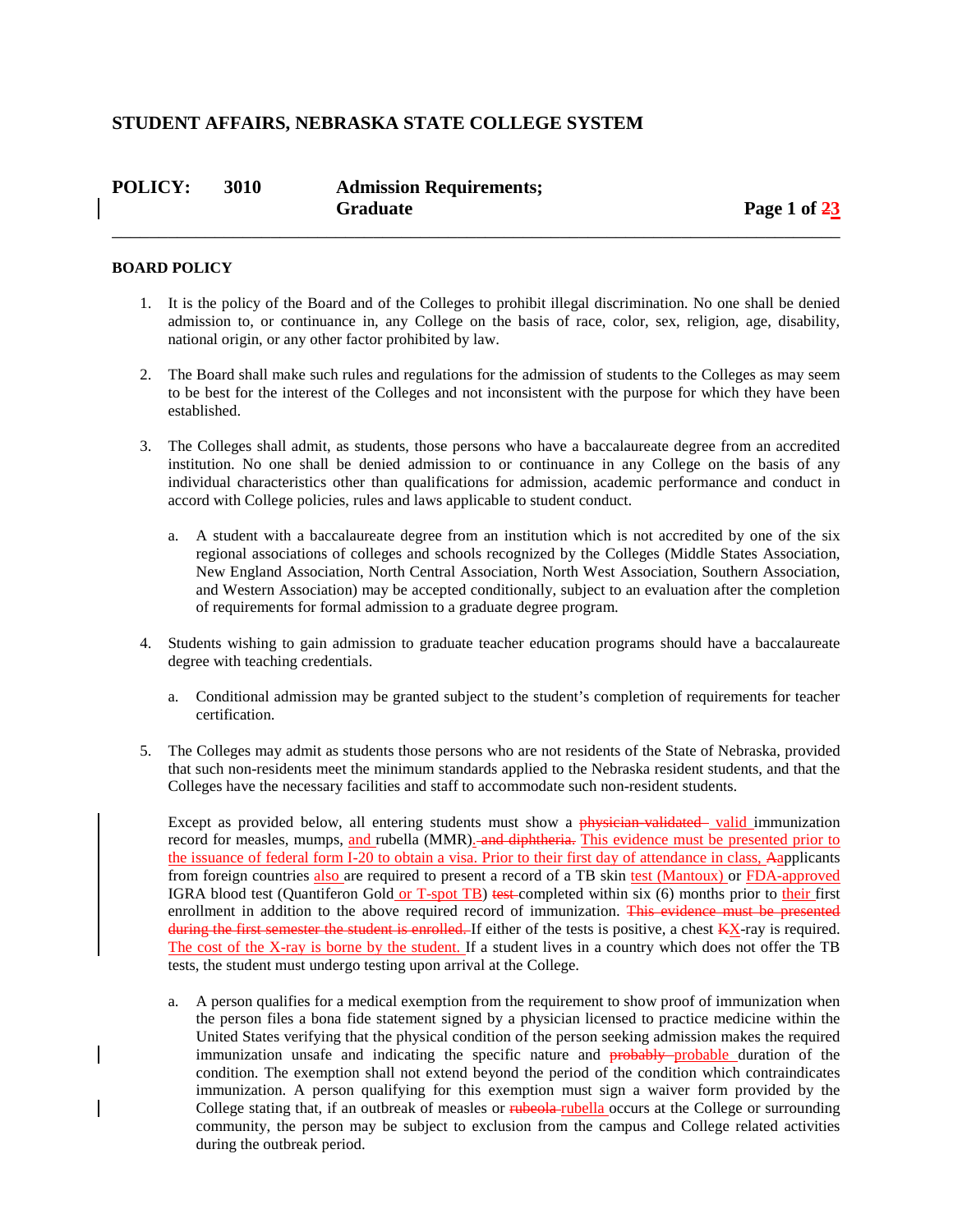# **STUDENT AFFAIRS, NEBRASKA STATE COLLEGE SYSTEM**

| <b>POLICY:</b> | <b>3010</b> | <b>Admission Requirements;</b> |
|----------------|-------------|--------------------------------|
|                |             | <b>Graduate</b>                |

b. A person qualifies for a religious exemption when the person files a notarized affidavit on an approved form that immunization is contrary to the religious tenets and practices of the signer. A person qualifying for this exemption must sign a waiver form provided by the College stating that, if an outbreak of measles or rubeola-rubella occurs at the College or surrounding community, the person may be subject to exclusion from the campus and College related activities during the outbreak period.

\_\_\_\_\_\_\_\_\_\_\_\_\_\_\_\_\_\_\_\_\_\_\_\_\_\_\_\_\_\_\_\_\_\_\_\_\_\_\_\_\_\_\_\_\_\_\_\_\_\_\_\_\_\_\_\_\_\_\_\_\_\_\_\_\_\_\_\_\_\_\_\_\_\_\_\_\_\_

- c. A person qualifies for an exemption from the requirement to show proof of immunization and the requirement to present a record of a TB skin or FDA-approved IGRA blood test (Quantiferon Gold or T-Spot TB) completed within six (6) months prior to first enrollment when enrolled in off-campus courses or courses offered off-campus by distance learning technology. This exemption will be revoked if, at any time, the student enrolls in on-campus courses, or at any time the student resides in on-campus housing. At that time, the student will be required to present a record of a TB skin or FDAapproved IGRA blood test (Quantiferon Gold or T-Spot TB) completed within the previous six (6) months and to show proof of immunization for measles, mumps, and rubella (MMR) during the first semester the student is taking courses on-campus.
- d. According to guidelines established by the Center for Disease Control and Prevention, a person born before 1957 need not submit proof of immunization for measles, mumps or rubeolarubella.

#### **PROCEDURE**

- 1. Each College may establish a cut-off date for the submission of complete credentials for admission, and any applicant who does not submit a complete application by that date may be required to delay entrance until a subsequent semester.
- 2. Pursuant to Board Policies 3001, 3100, and 3200, any College may deny or condition admission, readmission or continuing admission of any applicant who, in the judgment of the College, presents an unreasonable risk to the safety and welfare of the campus and persons thereon.
- 3. The Graduate Record Examination (GRE), or an equivalent examination appropriate to a professional field, is recommended. The cost of any exams shall be borne by the applicant.
- 4. At least three (3) months prior to the application deadline for the desired semester or session of enrollment, Except as provided below, the State Colleges shall require applicants whose first language is not English to present evidence of proficiency in the use of the English language. Evidence of proficiency may be established by (1) a minimum Test of English as a Foreign Language (TOEFL) score of 550 for the paper based test with no section score lower than 56 points; or (2), a minimum score of 79 for the internet based test; or (3) a minimum score of 213 for the computer based test with no section score lower than 22 points. Evidence of proficiency other than the minimum TOEFL scores e.g. the International English Testing System (IELTS), may be determined by the appropriate College administrator on a case by case basis or through partnership agreements with non-English institutions.
	- a. International applicants who have an earned undergraduate degree from an accredited American higher education institution; who have completed a minimum of six (6) credit hours of English composition with a "C" or better from an accredited American higher education institution; or, who provide evidence of successful completion of a recognized intensive English program are exempt from the requirement to provide evidence of English language proficiency.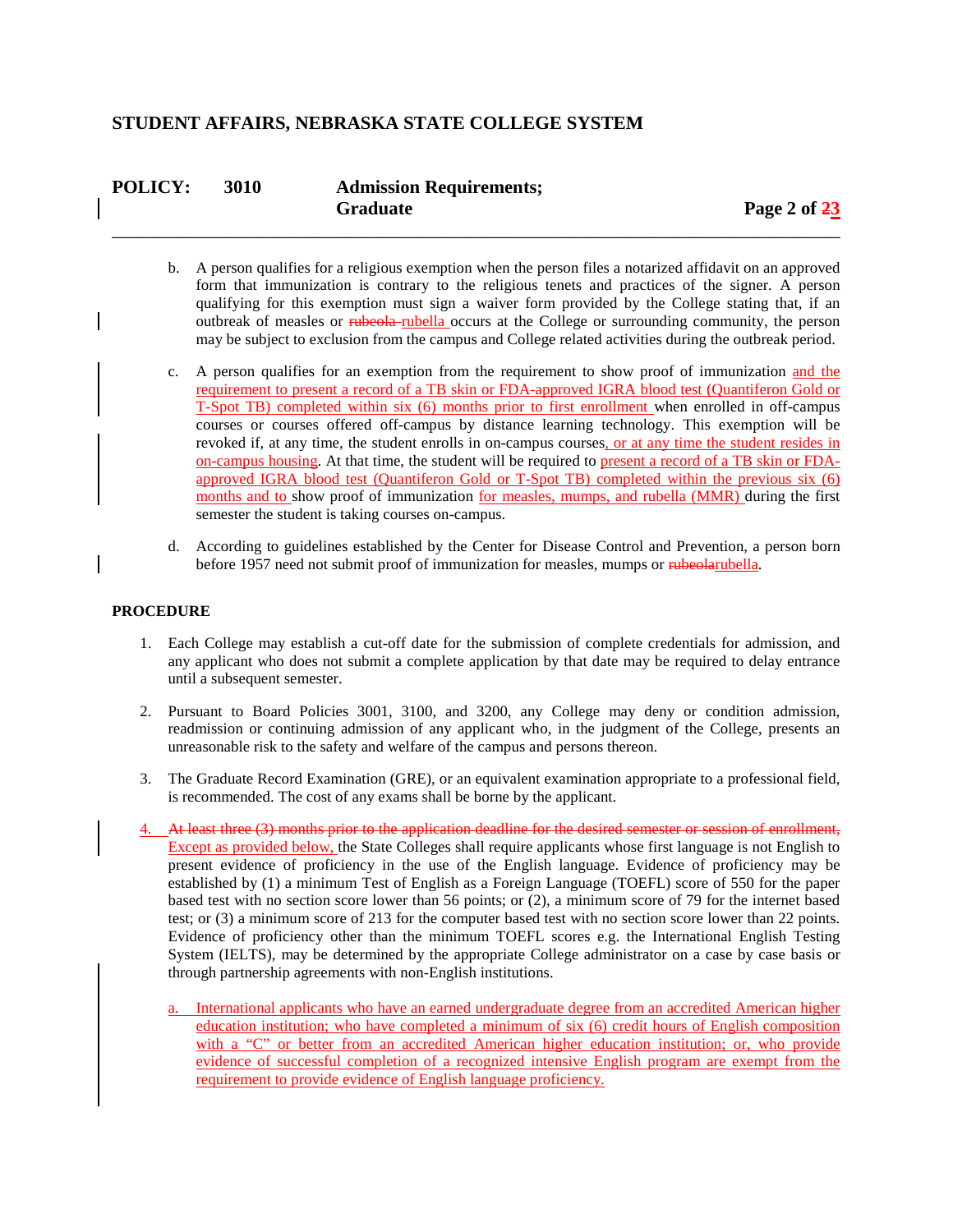# **STUDENT AFFAIRS, NEBRASKA STATE COLLEGE SYSTEM**

| <b>POLICY:</b> | 3010 | <b>Admission Requirements;</b> |                |  |  |
|----------------|------|--------------------------------|----------------|--|--|
|                |      | <b>Graduate</b>                | Page 2-3 of 23 |  |  |
|                |      |                                |                |  |  |

b. Academically qualified international applicants may be considered for conditional acceptance as degree-seeking students if they are enrolled in a recognized intensive English language program. Upon satisfactory completion of the program, and assuming all other admission requirements are met, they may be considered eligible for full admission as degree seeking students to the College.

4.

Legal Reference: RRS 85-310 State Colleges; students; admission

Policy Adopted: 6/5/93<br>Policy Revised: 6/3/10 Policy Revised: 6/3/10<br>Policy Revised: 3/25/11 Policy Revised: Policy Revised: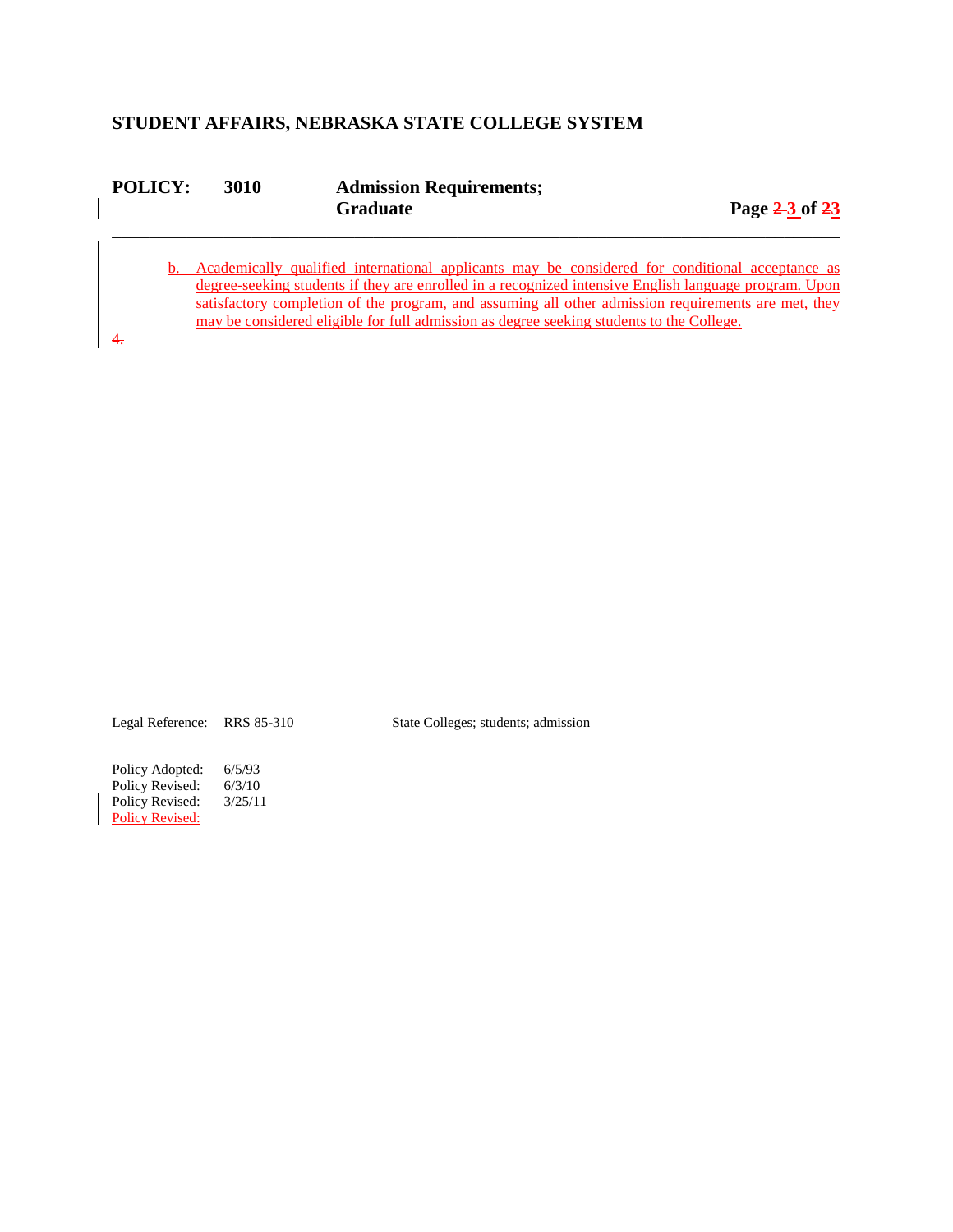*Bill Roskens, Chair Larry Teahon*

February 22, 2012

ACTION: **Approve Proposed Contract Between GoProfessional International Training Center, a Delaware Corporation, with Offices in Shanghai and Beijing, P.R. China, (GoPro) and Chadron State College to Provide Select Business and Accounting Courses Online to Students in China**

**\_\_\_\_\_\_\_\_\_\_\_\_\_\_\_\_\_\_\_\_\_\_\_\_\_\_\_\_\_\_\_\_\_\_\_\_\_\_\_\_\_\_\_\_\_\_\_\_\_\_\_\_\_\_\_\_\_\_\_\_\_\_\_\_\_\_\_\_\_\_\_\_\_\_\_\_**

Priority: Financial Strength of the System

- Goals: 2. Increase enrollment and retention
	- 3. Strengthen fiscal, environmental, technological and physical resources

Chadron State College proposes an agreement with GoProfessional International Training Center. The intent of this Agreement is to provide online instruction in select accounting and business courses for Chinese college graduates who wish to sit for a state Certified Public Accountancy exam in the U.S. The College expects to initially enroll approximately 200 students, each of whom will take on average, several three credit-hour courses at the on-line rate.

**\_\_\_\_\_\_\_\_\_\_\_\_\_\_\_\_\_\_\_\_\_\_\_\_\_\_\_\_\_\_\_\_\_\_\_\_\_\_\_\_\_\_\_\_\_\_\_\_\_\_\_\_\_\_\_\_\_\_\_\_\_\_\_\_\_\_\_\_\_\_\_\_\_\_\_\_**

Chadron State has been working with a consultant in international outreach and partnership development, Dr. Kirk Lacy. This contract is a result of the work with Dr. Lacy. CSC representatives, along with Dr. Lacy met with GoPro CEO, Mr. Johnny Chen in December. CSC and System Office staff have reviewed GoPro company information and financial statements, as well as Mr. Chen's resume.

As part of the Agreement, GoPro will hire bilingual adjunct professors. All course materials and assessments will be designed and approved by CSC faculty. These materials will be identical to those in use at CSC in its online Business major. All courses will be offered via the CSC Sakai learning management system, and a team from CSC will travel to China to meet with adjuncts and provide Sakai training along with course orientation. Payments to GoPro will cover the cost of adjunct wages and the proctoring of exams at GoPro centers as well as marketing and recruitment of students.

While this partnership Agreement is specifically focused on fulfilling educational requirements to take the CPA exam, GoPro and Mr. Chen can provide opportunities to promote recruitment of individual degree-seeking students in China for residence at CSC. Mr. Chen is currently laying the groundwork to enable CSC to connect with his significant network of professional contacts and officials at Chinese high schools, vocational/technical schools, Universities, and important government agencies in various provinces throughout mainland China. He also can provide connections to an extensive network of professional partners in Chinese business organizations through his experience in corporate training and professional development, particularly in the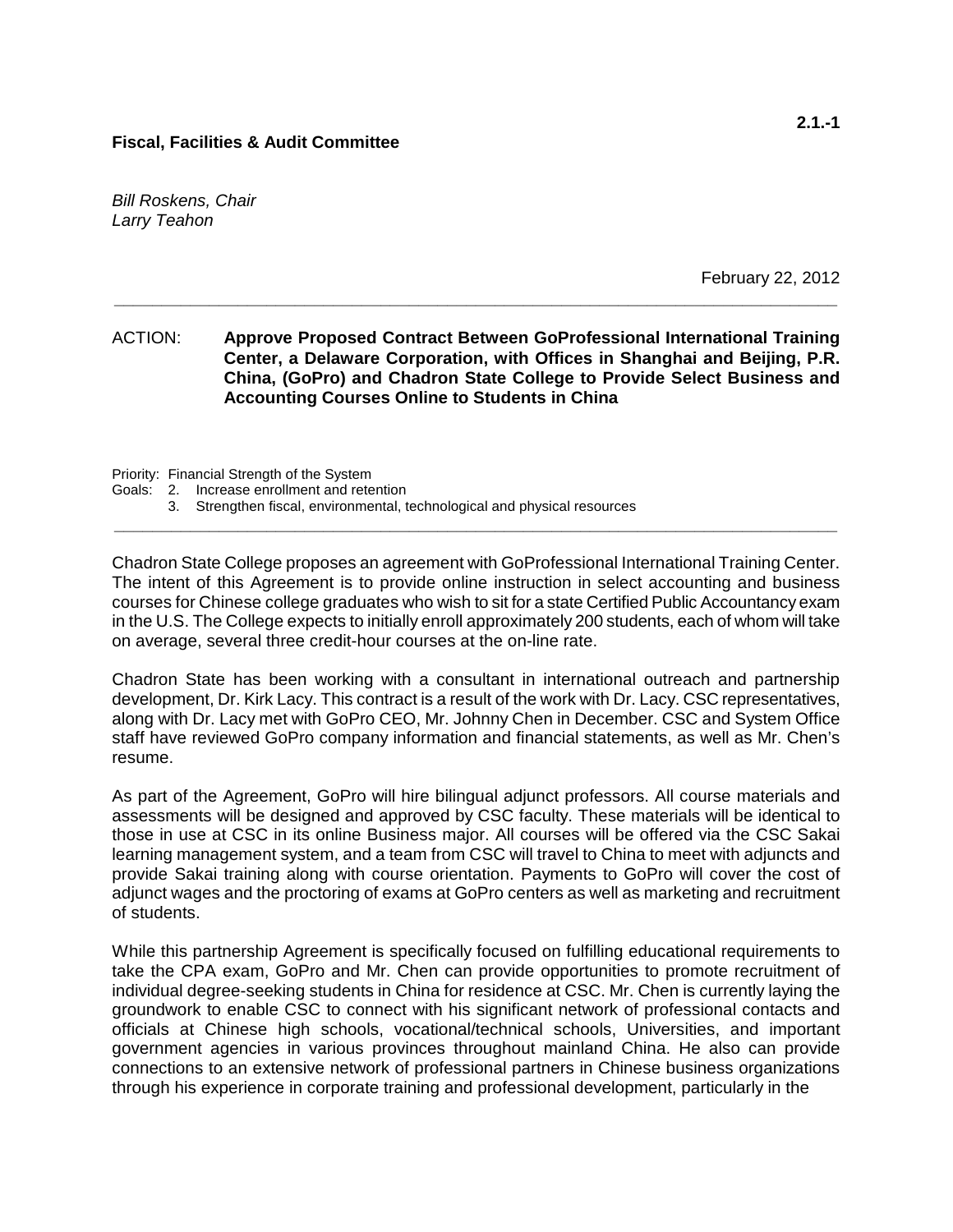business finance and accounting industries, which may also lead to other innovative and entrepreneurial partnership opportunities for CSC in the future. At whatever point that it is desired or appropriate, these same opportunities and resources which are being focused on fulfilling CSC's international outreach and partnership development goals, may easily be expanded for the potential benefit of all three Nebraska State Colleges.

The System Office recommends approval of the contract.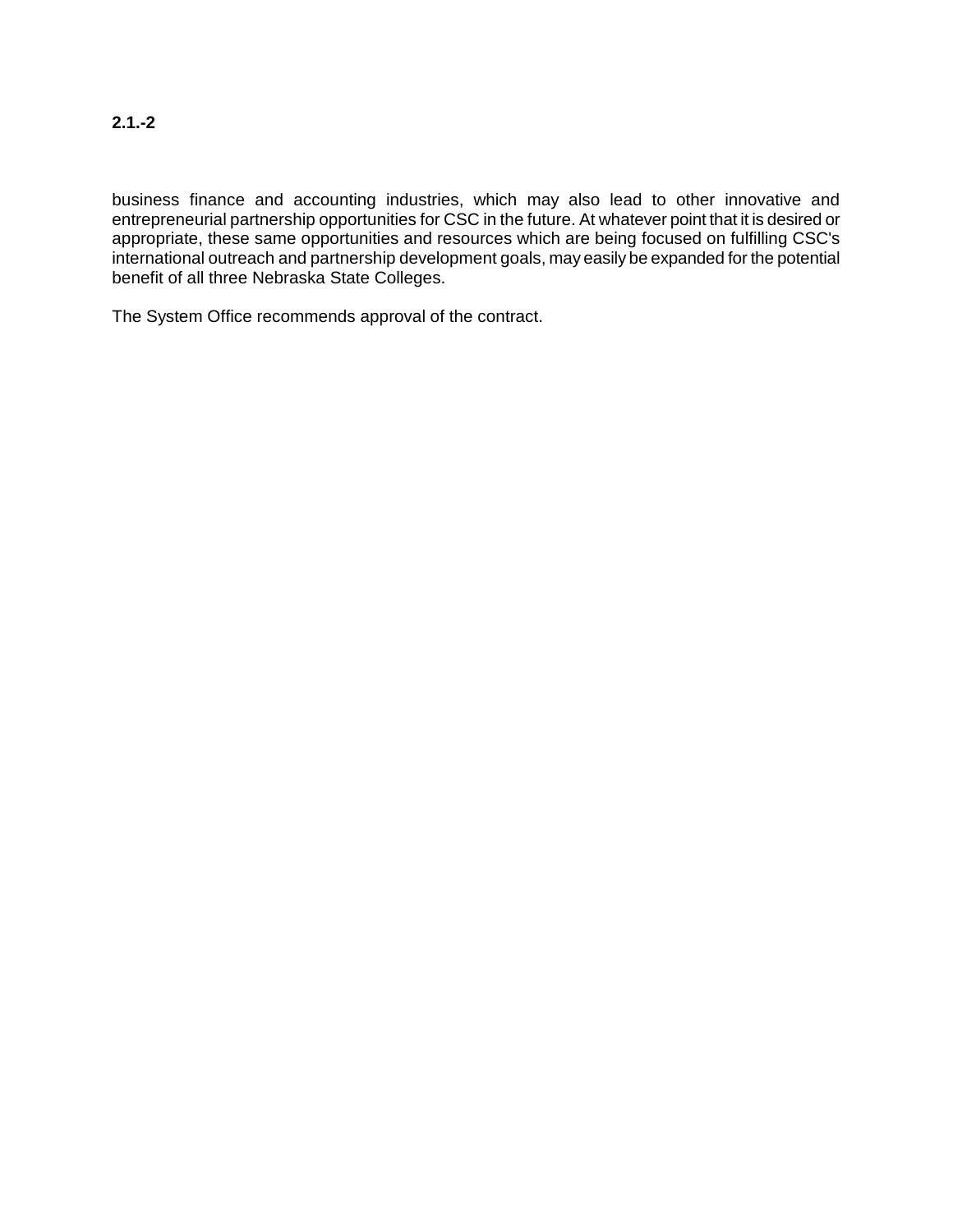*Bill Roskens, Chair Larry Teahon*

February 22, 2012

#### ACTION: **Approve Proposed Contract Between Learner's Edge, Inc. and Chadron State College for Professional Development Courses for Teachers in Omaha, Nebraska**

**\_\_\_\_\_\_\_\_\_\_\_\_\_\_\_\_\_\_\_\_\_\_\_\_\_\_\_\_\_\_\_\_\_\_\_\_\_\_\_\_\_\_\_\_\_\_\_\_\_\_\_\_\_\_\_\_\_\_\_\_\_\_\_\_\_\_\_\_\_\_\_\_\_\_\_\_**

Priority: Financial Strength of the System

Goals: 2. Increase enrollment and retention

3. Strengthen fiscal, environmental, technological and physical resources

The intent of this Agreement is to provide face-to-face professional development for teachers throughout the greater Omaha area at special educational sites, such as the Henry Doorly Zoo. For over ten years Learner's Edge Inc. (LEI) has been providing educators with flexible and timely continuing education graduate courses. Professional development credit for face-to-face courses is provided in each state by LEI's partners including North Dakota State University in North Dakota, Augustana College in South Dakota, University of St Thomas in Minnesota, and Colorado State University – Pueblo in Colorado. Similarly LEI wishes to contract with CSC as their Nebraska educational partner. CSC has worked with LEI for a number of years in offering their CD-ROM based continuing education courses for teachers. The Coordinating Commission for Postsecondary Education has approved the offering of these courses by Chadron State in Omaha. The System Office recommends approval of the contract.

**\_\_\_\_\_\_\_\_\_\_\_\_\_\_\_\_\_\_\_\_\_\_\_\_\_\_\_\_\_\_\_\_\_\_\_\_\_\_\_\_\_\_\_\_\_\_\_\_\_\_\_\_\_\_\_\_\_\_\_\_\_\_\_\_\_\_\_\_\_\_\_\_\_\_\_\_**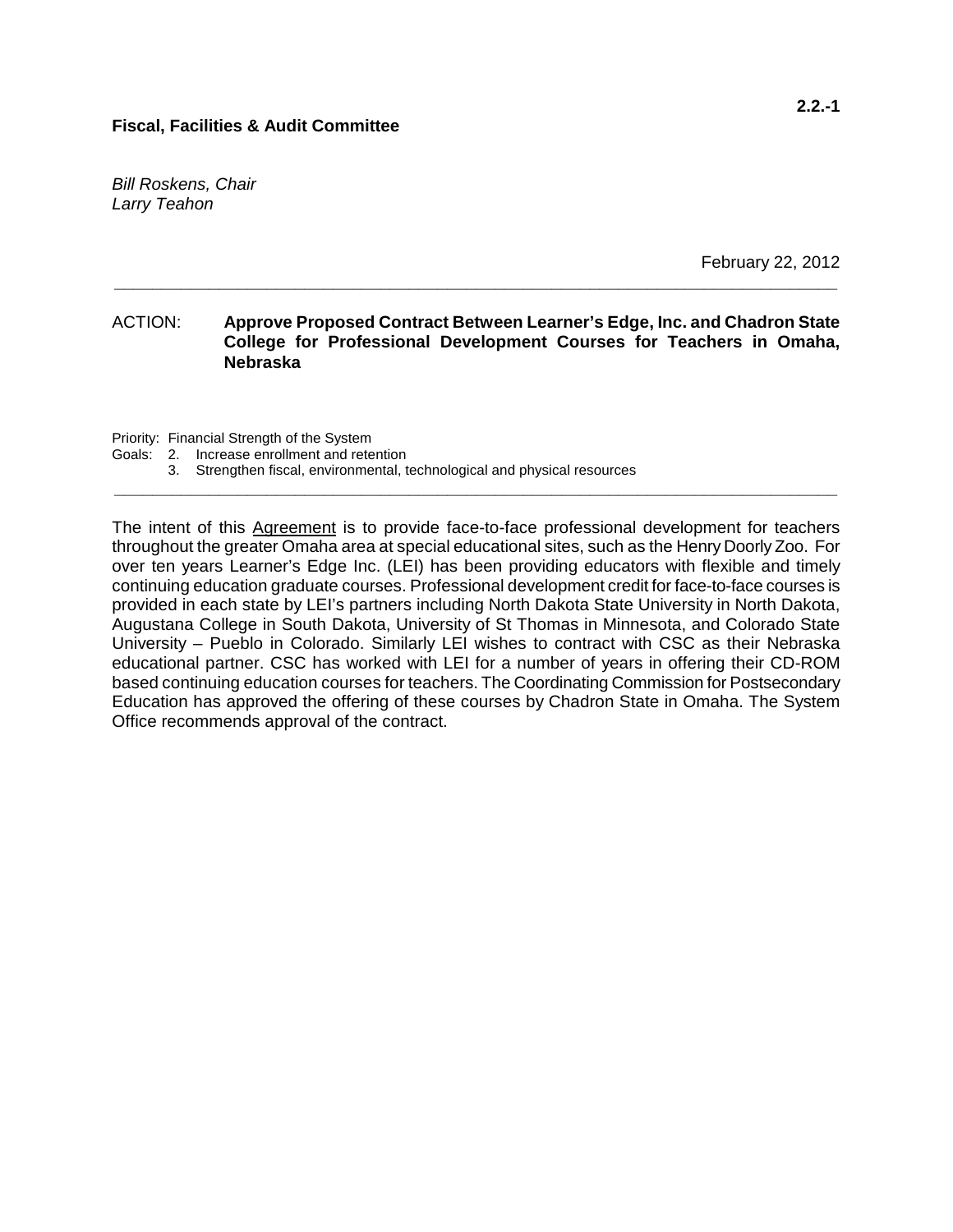*Bill Roskens, Chair Larry Teahon*

February 22, 2012

#### ACTION: **Approve Adoption of Nebraska State College System (NSCS) Dual Enrollment Program and Establish the All-Inclusive Rate at \$50 Per Credit Hour for 2012- 2013**

**\_\_\_\_\_\_\_\_\_\_\_\_\_\_\_\_\_\_\_\_\_\_\_\_\_\_\_\_\_\_\_\_\_\_\_\_\_\_\_\_\_\_\_\_\_\_\_\_\_\_\_\_\_\_\_\_\_\_\_\_\_\_\_\_\_\_\_\_\_\_\_\_\_\_\_\_**

Priority: Financial Strength of the System

Goals: 2. Increase enrollment and retention

3. Strengthen fiscal, environmental, technological and physical resources

At its November 14, 2008 meeting, the Board of Trustees approved a three year pilot project for Peru State that provided a single rate of \$50 per credit hour for early entry courses. At its January 18, 2012 meeting, the Board approved the continuation of the early entry program at Peru State as part of its regular and on-going business operations, with the rate to be established by the Board each year when other rates are determined.

**\_\_\_\_\_\_\_\_\_\_\_\_\_\_\_\_\_\_\_\_\_\_\_\_\_\_\_\_\_\_\_\_\_\_\_\_\_\_\_\_\_\_\_\_\_\_\_\_\_\_\_\_\_\_\_\_\_\_\_\_\_\_\_\_\_\_\_\_\_\_\_\_\_\_\_\_**

The System Office and the Colleges now recommend that this program be expanded to include Chadron State and Wayne State and be titled the Dual Enrollment Program. To provide adequate time to market this new system-wide initiative, the Board is asked to approve an all-inclusive rate of \$50 per credit hour for 2012-13. In future years, the rate will be established by the Board when other rates are determined.